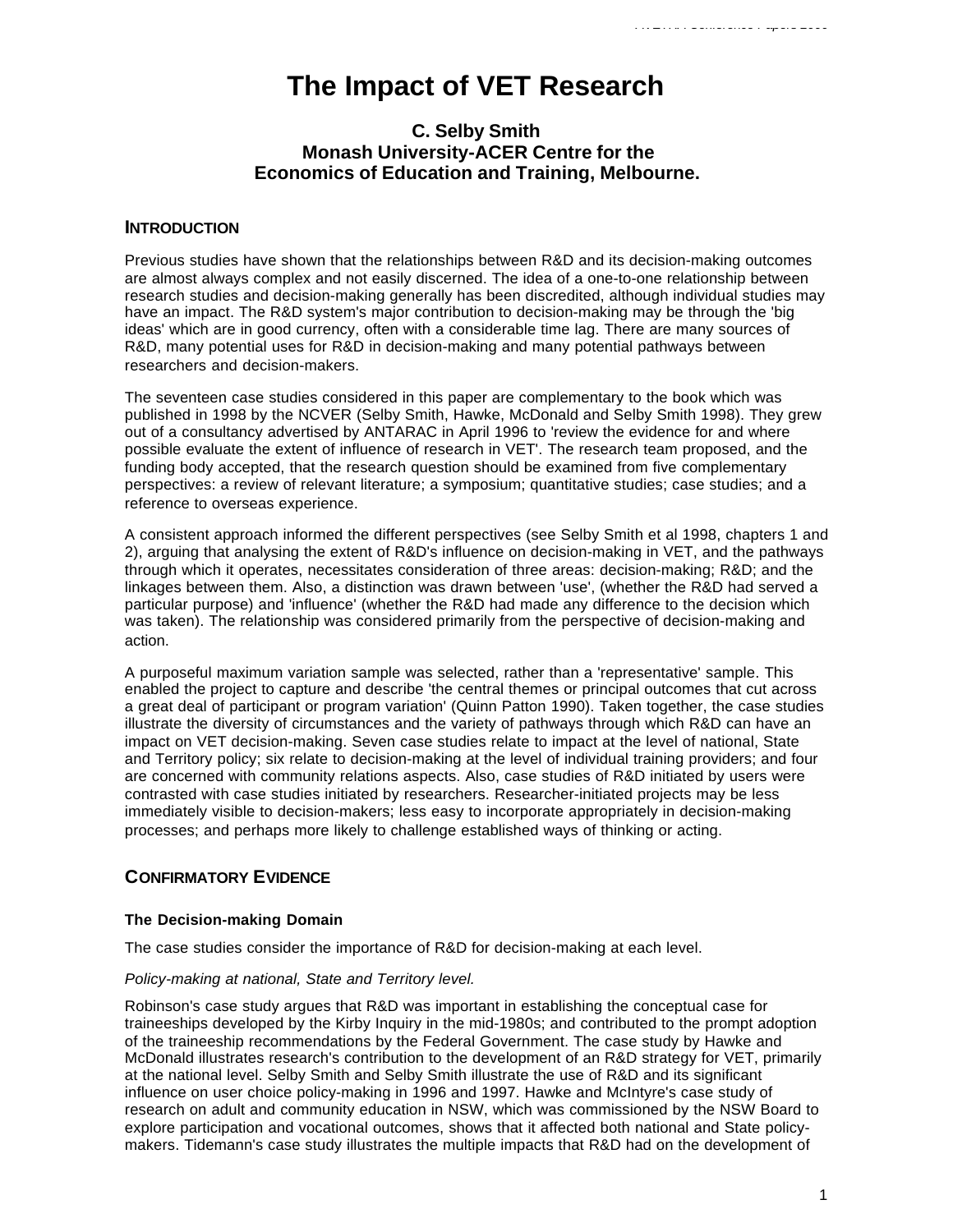the 1998 strategic plan for VET in Victoria, including the maintenance of an in-house 'research intelligence'.

#### *Policy-making by VET providers*

The case studies illustrate the contribution which R&D has made to decision-making by public and private providers. For example:

- i. Seddon and Clemans explored the pattern of enterprise-based research in seventeen VET providers and R&D's impact on decision-making there. They concluded that R&D 'does impact on goals and operational decision-making in VET enterprises ...[although] there is substantial variation in the extent of enterprise-based research, its character and its applications', which is 'strongly influenced by the views of research held by enterprise management and the extent to which they perceive a practical link between research activity and enterprise operations'.
- ii. Creek's case study of R&D's impact on academic developments at the Murrumbidgee College of Agriculture in the Riverina, specifically the development of the Aboriginal Rural Training Program, suggests considerable use and influence. The participants certainly believed this to be so. Creek noted that the developments proved to be 'a very exciting voyage of discovery'. Of course, agriculture has a long history of R&D, linkages between researchers and users, and an export orientation to sales in highly competitive markets. The existence of the research station at Yanco was also significant in terms of Agriculture Department attitudes and the mindset of staff.
- iii. Jones's case study examined the impact on decision-making in the Sydney Institute of Technology, the largest VET provider in Australia, of the development of the resource allocation model by TAFE NSW in the early 1990s. He concluded that, though it was not the originally envisaged objective, the Sydney Institute became a much more effective organisation as a result of its increased research orientation. The positive outcomes for decision-making transcended the confines of the single study which initiated the change.
- iv. Sefton and Waterhouse's case study investigated a registered private provider. Use and influence were both shown to be substantial; and integral to the operation of the organisation. R&D conferred a competitive edge in contested markets.
- v. The case study by Rushbrook and Clemans of Victorian adult and community education providers illustrated the capacity of a research project to broaden out as it proceeds. The project assisted capacity-building by ACE providers and enhanced their ability to act more confidently and effectively in the future.

## *Community Relations*

Other case studies were concerned with the relationships between R&D and the wider economic, political and social systems with which VET interacts. In general, these relationships between R&D and decision-making tended to be less distinct, to be longer term, and indirect rather than direct:

- i. The case study by Hawke and McIntyre concerning adult and community education in NSW included consideration of public opinion, the policy process at both national and State levels, and the activities of Senate Committees. Hawke and McIntyre conclude that, through these diverse processes, the research: "has helped to establish 'research' itself as a basis for strategic policy development, as the sector continues to manage a turbulent policy environment"; "has helped to position ACE amid the difficulties of training reform ... [and] challenge ideas that the 'vocational' should be narrowly rather than broadly understood"; and "has moved policy in new directions".
- ii. Butler and Ferrier explored the wide range of equity studies which have been undertaken and why they have not had greater impact on decision-making. They conclude that in this important area "overall the impact of research on decision making is limited and narrow." They raise the question of whether, in many cases, the research was done "to be seen to be doing something" rather than with a realistic expectation of influencing decision-making.
- iii. Golding's case study examines the substantial movement of university graduates into TAFE; why this was not recognised earlier; and how the research has had an impact on decision-making. "It involved a specific and fortuitous finding of university to TAFE movement in one locality and in one course in one State (Victoria), turning out, through close examination of a wide range of movement and recognition data, to be indicative of an important national phenomenon."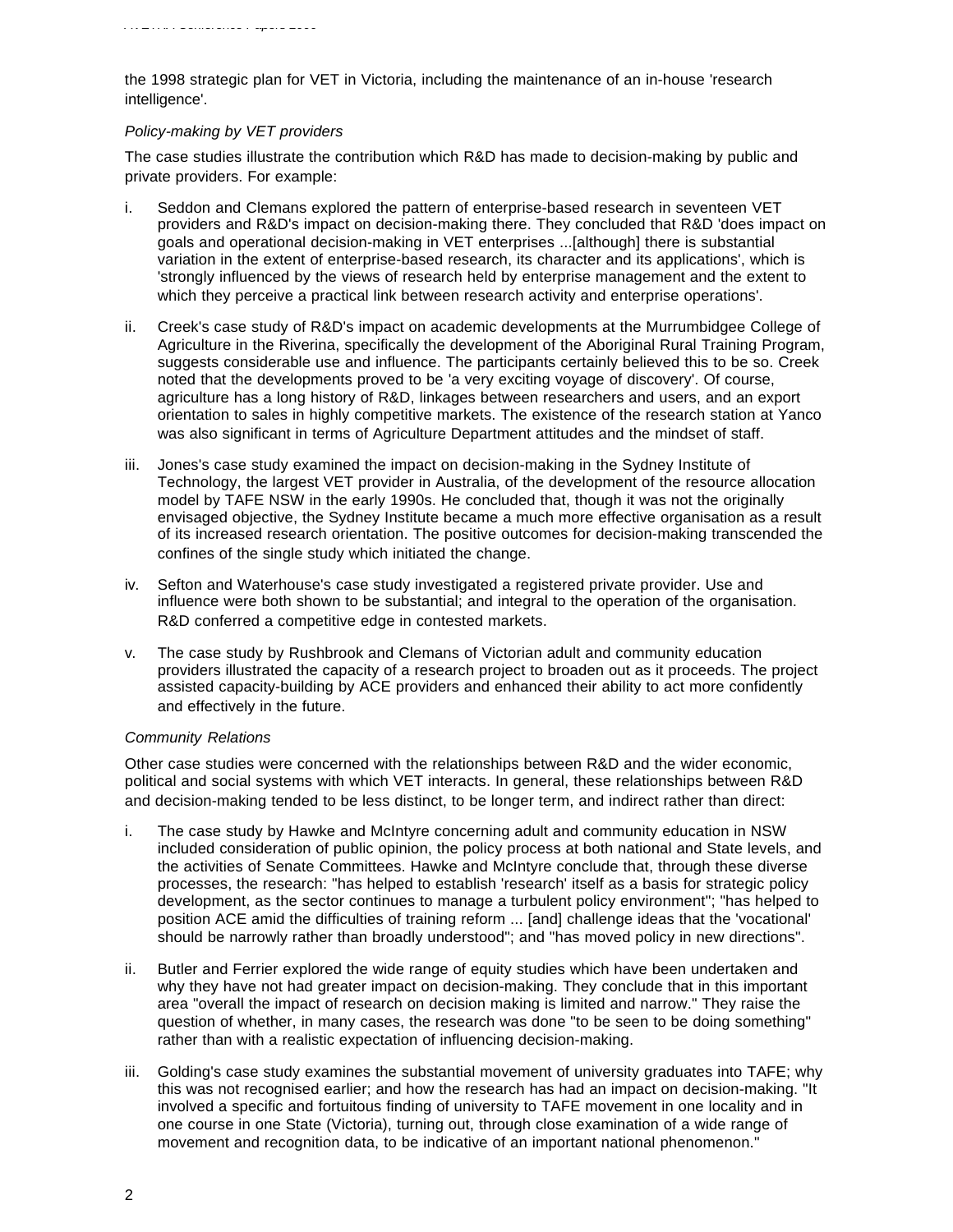iv. Anderson shows that the wide dissemination of the research on student support services and amenities in TAFE through a variety of media ensured that the R&D reached interested parties at various levels of decision-making. It continued to do so over a considerable period of time.

#### *Other Aspects*

The case studies illustrate that R&D can be used for different purposes, and at different stages of the policy process. The impact of R&D is affected by the relative power of stakeholders, and the degree to which R&D evidence and attitudes have audience. For example:

- i. Golding's case study shows how the assumptive worlds of key stakeholders (focussed on TAFE to university movement, and based on hierarchical views of post-secondary education), interacted with changes in the state of the world, notably the recession, which led to an increasing number of university graduates entering TAFE courses in the early 1990's (postgraduate diploma enrolments declined in universities).
- ii. Butler and Ferrier argue that "the sidelining of 'equity' to only one of the four operational themes and then the identification of equity with access, limited its potential to be viewed and to act as a central organising feature of VET. Equity came to be viewed and treated largely as an afterthought".

Although R&D *can* influence particular decisions, it often tends to accumulate. Trembath stressed the multi-causal basis of much decision-making. Similarly, in Anderson's case study informants suggested that "the increased attention paid to student services issues at a state level in 1996 was not a discrete outcome of *Are you being served*?, but rather the cumulative effect of a series of reports." Conversely, Butler and Ferrier illustrate the adverse consequences for R&D's impact on decision-making when accumulation is deficient.

The timing of R&D can affect its impact; as does the willingness of both decision-makers and researchers to interact throughout the research process, so that the R&D remains relevant to the changing needs of decision-makers. In addition, the case studies emphasise that R&D can confirm decisions which previously were being considered favourably; can contribute to decisions not to act as well as decisions to act; and can consolidate the support for future decisions. Finally, the case studies reveal that the influence of R&D on decision-makers can be significant, even when the decisionmakers are not aware of it.

## **The Research and Development Domain**

The case studies illustrate the very wide range of environments within which R&D in VET can be undertaken. Also, that the various settings in which R&D is conducted are not necessarily independent: there can be alliances which serve their mutual interests; and overlapping interests, skills and experience among them. Nevertheless, the different R&D settings tend to concentrate on different types of research and attract researchers with different approaches, values and interests. This affects the R&D undertaken and the audiences to which it is communicated.

- i. The case studies illustrate the wide range of methodologies, techniques and approaches which are employed in VET research.
- ii. Different case studies also adopted approaches based on particular academic disciplines. This influences such matters as the problems identified, the key questions posed, the techniques adopted for investigation, the audiences with whom linkages are established and results disseminated. The appropriate research approach is related to the question to be investigated.
- iii. The case studies illustrate differences between R&D studies initiated in various ways. Most of the R&D examined was initiated by users. However, on the R&D was initiated by researchers eg. Dwyer's, Golding's and Anderson's case studies. The research in each of these three case studies raised difficult conceptual and practical issues for decision-makers. They illustrate that the implications for decision-making of R&D based on an investigation of real world situations in their full complexity can be difficult to handle.
- iv. The case studies underline the importance of R&D's contribution to providing new and better information. R&D can also apply existing knowledge in new ways, including for new audiences and in new settings. They illustrate, too, the human capital outputs of research. Personal contacts between researchers, practitioners and policy-makers enhance the use and likely influence of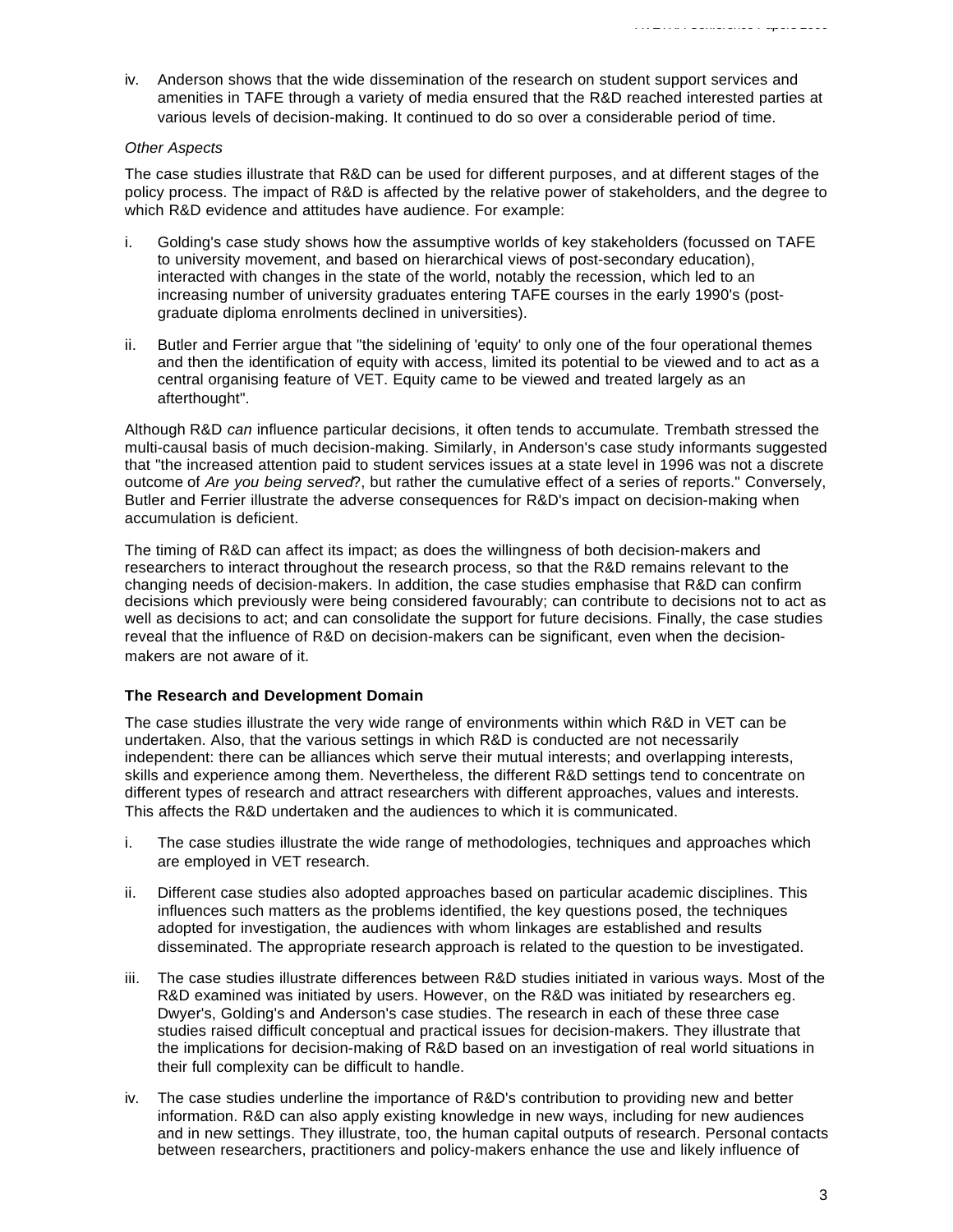R&D processes and findings. Even solid empirical research findings and useful ideas need to be tested, tried in practice and held up to critical scrutiny.

#### **The Linkages Between R&D and Decision-making**

The idea of a one-to-one relationship between R&D and decision-making generally has been discredited; and the case studies support this view. Thus the linkages become more prominent, whether direct or indirect, immediate or longer term. The linkage between R&D and decision-making may not be "anywhere near as strong as it might be" (Butterworth in Selby Smith 1998, p 8); but the case studies show that there are many of them, nevertheless. McGaw's consideration of two national reviews of educational research, one of which had its recommendations implemented, the other not, illustrates the important role of linkages. Similarly, the importance of linkages at the level of VET providers is illustrated in the case studies of Creek, Jones, Rushbrook and Clemans, Seddon and Clemans, Sefton and Waterhouse, and Trembath,. The linkages have the potential to benefit both decision-makers and researchers. Conversely, the case studies by Butler and Ferrier, Foyster and McGaw emphasise that where linkages are weak the impact of R&D on decision-making tends to be less. The linkages can operate in varied ways.

The linkages can operate when the research study is nearing its completion, but, taken overall, the case studies support Huberman's conclusion that 'sustained interactivity' is an important means of achieving instrumental change; that both formal and informal linkages can contribute; and that linkages established during a project can have effects which transcend the single study (Huberman 1990). Tidemann emphasises that, in an organisational context, the research process itself can be a valuable opportunity to develop useful knowledge, improve research skills and attitudes, and enhance linkages. Sefton and Waterhouse argue that the research process itself can foster linkages between theory and practice, between research and decision-making; as when "providers bring R&D into their day-to-day work" and "the practical realities of their day-to-day work informs their research". There is a role for intermediaries or brokers, given the significant differences in attitudes, cultures and incentives which exist between the R&D and decision-making communities, to facilitate exchange between the producers of R&D and its potential users.

R&D can also influence decision-making indirectly. For example, Dwyer's and Golding's case studies threw doubt on prevailing assumptions by confronting them with relevant but contrary evidence; and were motivated by the desire to give a more active voice to hitherto disadvantaged participants in VET. Old habits of thought were challenged and new policies and practice rendered more likely. R&D can contribute to the research system rather than directly to decision-making; although in the long term this may augment the reservoir of knowledge from which decision-makers draw. R&D which has little effect on decision-making in the short-term may nevertheless contribute to the accumulating body of knowledge, to which ideas are in good currency and to longer term changes in public attitudes, the media and the political process. Modest initial impact does not necessarily preclude a larger impact eventually.

## **EVIDENCE WHICH MODIFIED THE FRAMEWORK**

Overall the framework for analysing the relationships between R&D and decision-making was broadened rather than changed fundamentally by the evidence of the case studies. However, the case studies emphasise the great diversity of circumstances in which the relationships between R&D and policy, practice and performance in VET take place. Of the seventeen case studies no two are identical. In some cases R&D is used but does not have influence, as in one case cited by Trembath. In other cases R&D was both used and had influence on decision-making: for example, at the level of national, State and Territory policy-making in Hawke and McDonald, Hawke and McIntyre, Robinson, Selby Smith and Selby Smith, and Tidemann; or, at the level of individual VET providers, as illustrated by Creek, Jones, Rushbrook and Clemans, Seddon and Clemans, Sefton and Waterhouse, and Trembath. In other cases the research appeared to have little influence, as illustrated by Foyster's case study, or the outcome is more ambiguous, as in the case studies by Anderson, Dwyer, and Golding. The impact of the research was not always exactly what had been expected initially, as illustrated in the case study by Jones. In a number of cases there was uncertainty about the precise degree of R&D's use or influence.

As Trembath's case study illustrates the implementation of R&D recommendations is rarely simple. Consultations are generally involved, often with a wide range of interests. Other factors can come into play. Compromises and adjustments to the original proposals are the norm rather than the exception.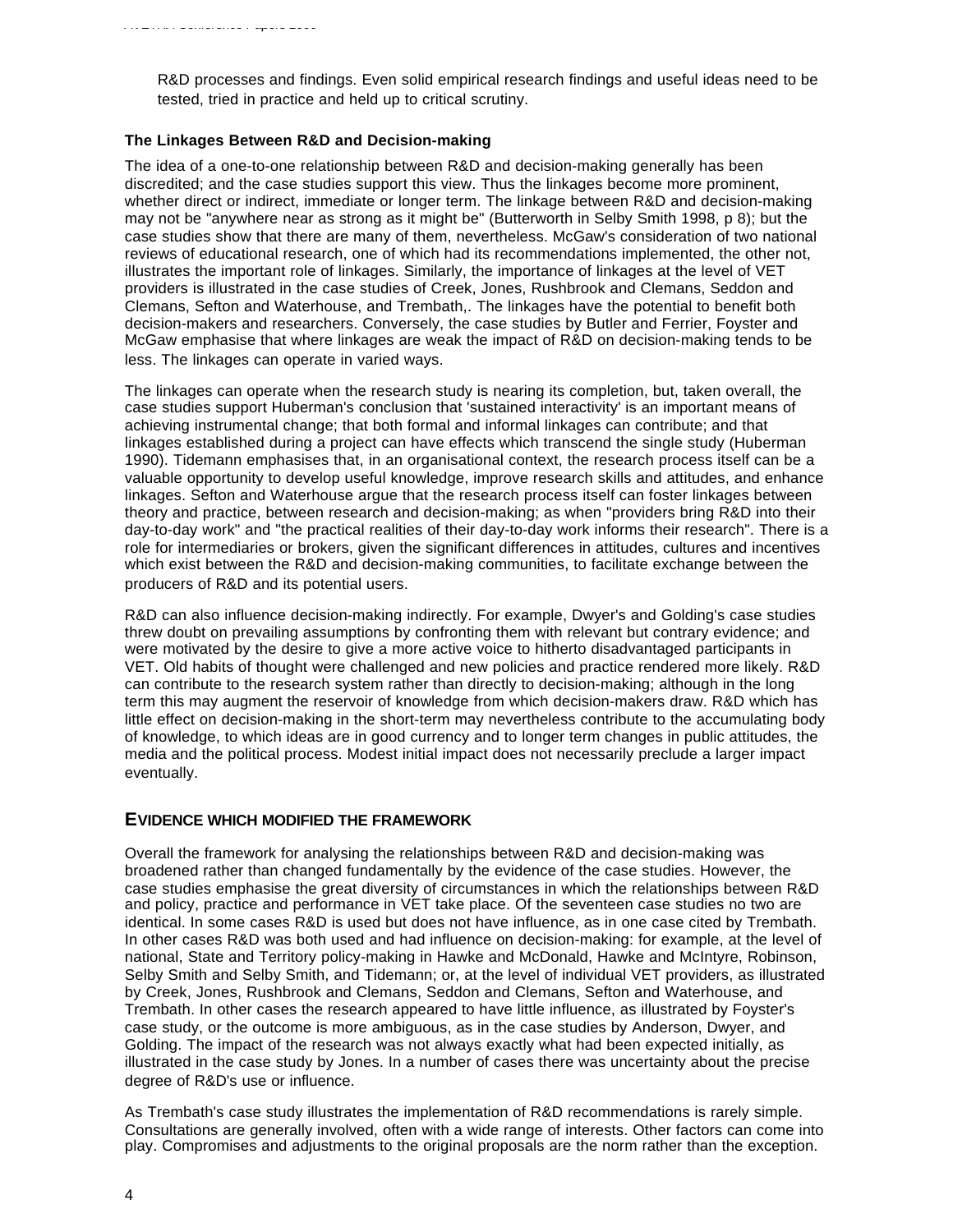Taken as a whole the case studies reveal the dynamic, turbulent and demanding environment in which VET providers, policy-makers and practitioners are operating. Perhaps this is not surprising given the contested nature of the VET environment: between Commonwealth and State Governments; between public and private providers; and between the industry partners.

The case studies also confirm that much R&D is undertaken at provider and practitioner level, especially if a broad interpretation is given to the definition of R&D; and that it has a significant effect on decision-making there.

While the focus here tends to be on R&D's contribution to decision-making, this is not intended to imply that research should be viewed solely as a support for decision-making, especially if the relationship is conceived as narrowly instrumental and short-term. Research contributes to the reservoir of knowledge, which can assist decision-making in the future. More generally, research is not solely the servant of decision-making: it has other important societal purposes (West 1997, p 1).

The case studies, especially those by Anderson, Butler and Ferrier, Creek, Dwyer, Golding, and Sefton and Waterhouse brought students and workers into prominence as an additional set of significant decision-makers by whom R&D can be used, on whom it can have an influence, and for whom it can have significance. This was a valuable addition to the framework for analysing the relationships between R&D and decision-making which had been advanced previously.

# **FOUR CONCLUSIONS**

- i. The seventeen case studies, taken together, confirm the validity of the broad framework adopted for analysing the relationships between R&D on the one hand and policy, practice and performance in VET on the other. Typically, aspects of the decision-making arrangements, the relevant R&D system and the linkages between them are significant. The emphasis on linkages rather than on more narrowly defined dissemination increases the mutual responsibilities of both researchers and decision-makers.
- ii. The case studies stress the complexity and variety of the specific circumstances through which the broad relationships between R&D and decision-making operate; and the importance of considering dynamic as well as static aspects of the relevant situation. Administrators, policymakers and VET practitioners tend to seek clear conclusions and simple recommendations for action, whereas the case studies emphasise that R&D often reveals the complexity of real life situations. Considerable importance can attach to individual champions or sponsors. Estimates of R&D's impact on decision-making are generally subjective and incomplete; the counterfactual is often difficult to specify; and there are multiple sources of R&D, multiple destinations in decisionmaking, and multiple pathways through which impact can occur.
- iii. In considering the relationships between R&D and decision-making the case studies complement other approaches, by providing richer detail. They illustrate the diverse ways in which a beneficial relationship between R&D and decision-making can operate, or be frustrated.
- iv. The case studies raise the difficult issue of the precise boundaries of R&D, especially in relation to research skills and attitudes, and at the practitioner level. The greater the stress laid on tacit and uncodified knowledge, the more attention is focussed on research skills and attitudes, and the greater the concentration on action research, professional social inquiry and reflective practice by provider organisations and individual practitioners) the wider becomes the definition of R&D and thus its likely impact on VET decision-making.

# **References**

- Huberman, M. (1990) "Linkages Between Researchers and Practitioners: A Qualitative Study", *American Educational Research Journal*, Summer, 27(2), 363-391.
- Quinn Patton (1990) Qualitative Evaluation and Research Methods, 2<sup>nd</sup> edition, Newbury Park, Sage.
- Selby Smith, C. (ed.) (1998), *Research and VET Decision-making: February 1997 Symposium* , Melbourne, Monash University-ACER Centre for the Economics of Education and Training.
- Selby Smith, C. (1999) *The Impact of R&D on VET Decision-making: A Range of Case Studies*, Adelaide, NCVER.
- Selby Smith, C., Hawke, G., McDonald, R. and Selby Smith, J. (1998) *The Impact of Research on VET Decisionmaking*, Adelaide, NCVER.